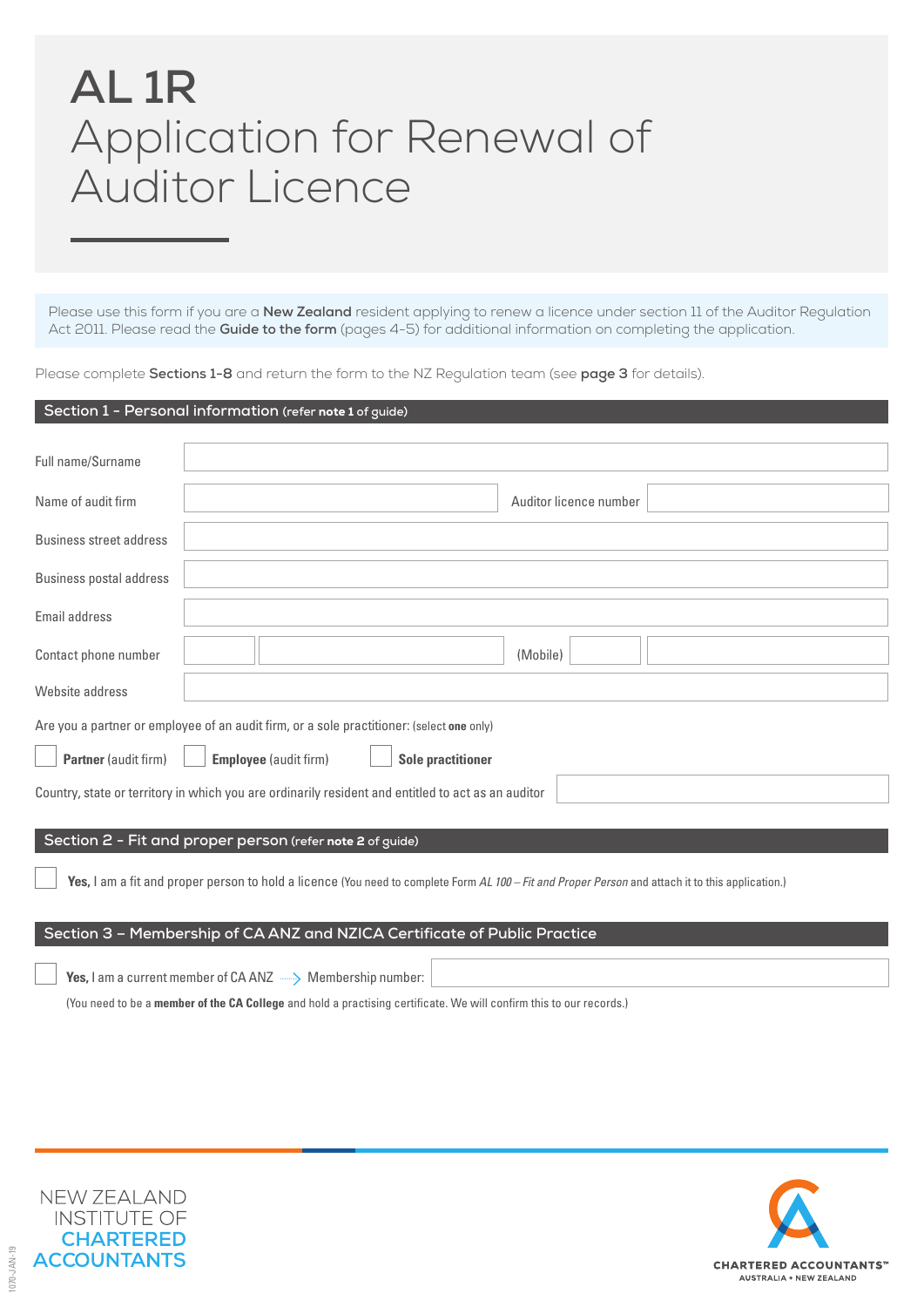#### **Section 4 – Audit experience (refer** note 3 **of guide)**

I confirm that during the period of my existing licence, I have conducted sufficient audit work to have maintained adequate knowledge and expertise in the audits of FMC reporting entities:

| VAC | N٥ |
|-----|----|
|     |    |

(You need to complete Form *AL 101 – Practical Audit Experience* setting out your relevant audit experience on New Zealand FMC audits. If you are relying on your overseas experience or an overseas licence to gain credit towards your 375 FMC audit hours you will need to complete form *AL 102 – Credit for Overseas Issuer Audits*.)

#### **Section 5 – Sole practitioners only**

Please confirm you have attached the following:

**Yes**, I have attached my most recent policy schedule confirming I have appropriate professional indemnity insurance cover.

**Yes**, I have attached details of my quality control system evidencing my compliance with the requirement of *PES1* (Revised) and *PES3* (Amended).

**Yes**, I have attached details showing how I ensure that my audits comply with the requirements of NZ auditing and assurance standards relating to FMC audits.

#### **Section 6 – Declaration**

#### **I declare that:**

- 1. The information provided in this application, and in any supporting documents, is true and correct.
- 2. I authorise the New Zealand Institute of Chartered Accountants (**NZICA**) and/or Chartered Accountants Australia and New Zealand (**CA ANZ**) to lawfully obtain at any time, from any person or entity, any information about me that it considers necessary or desirable to obtain in order to process this application, and I authorise such person or entity to release this information to NZICA and/or CA ANZ.
- 3. I understand that these checks may include, but are not limited to, criminal history and verification of my qualifications and professional membership(s). If CA ANZ or NZICA collect any 'sensitive information' (as defined in applicable privacy laws) about me, I understand such sensitive information will only ever be used to the extent that it is reasonably necessary for one or more of the functions or activities of CA ANZ and/or NZICA (as applicable) or as otherwise permitted under applicable laws.

I consent to NZICA's Privacy Collection Statement below.

#### **Privacy Collection Statement**

New Zealand Institute of Chartered Accountants (NZICA or we) is a body corporate established under the New Zealand Institute of Chartered Accountants Act 1996 (NZ). NZICA collects, holds, uses and discloses personal information (as defined in applicable legislation) about you in accordance with the privacy policy of Chartered Accountants Australia and New Zealand (CA ANZ) available at http://www. charteredaccountants.com.au/privacy (CA ANZ Privacy Policy).

Some of the personal information we collect comprises 'sensitive information' (as defined in applicable legislation) including information relating to membership of a trade or professional association or union, criminal records, health or other sensitive information to the extent that it is reasonably necessary for one or more of the functions or activities of NZICA.

NZICA collects your personal information to fulfil its statutory role in regulating the professional conduct of CA ANZ members resident in New Zealand. If you do not provide personal information, we may not be able to process your renewal of Auditor Licence.

NZICA and CA ANZ may disclose personal information to each other and each of our respective agents, contractors and service providers (such as where we outsource functions to third parties), to local and international professional bodies and other regulators and government and statutory bodies in New Zealand and Australia. We may also collect information about individuals from a third party (such as other professional bodies with which we have reciprocal arrangements). It is likely that personal information will be disclosed to overseas recipients as provided in the CA ANZ Privacy Policy.

The CA ANZ Privacy Policy also sets out how you can seek to access and correct your personal information or raise a privacy concern or complaint and how it will be dealt with as well as details about the disclosure of your personal information to entities overseas.

CA ANZ is formed in Australia. Our members are not liable for our debts and liabilities.

**I have read, understood and agree to and consent to the CA ANZ Privacy Policy and the Privacy Collection Statement above.**

|           | Full name |  |  |
|-----------|-----------|--|--|
| Signature | Date      |  |  |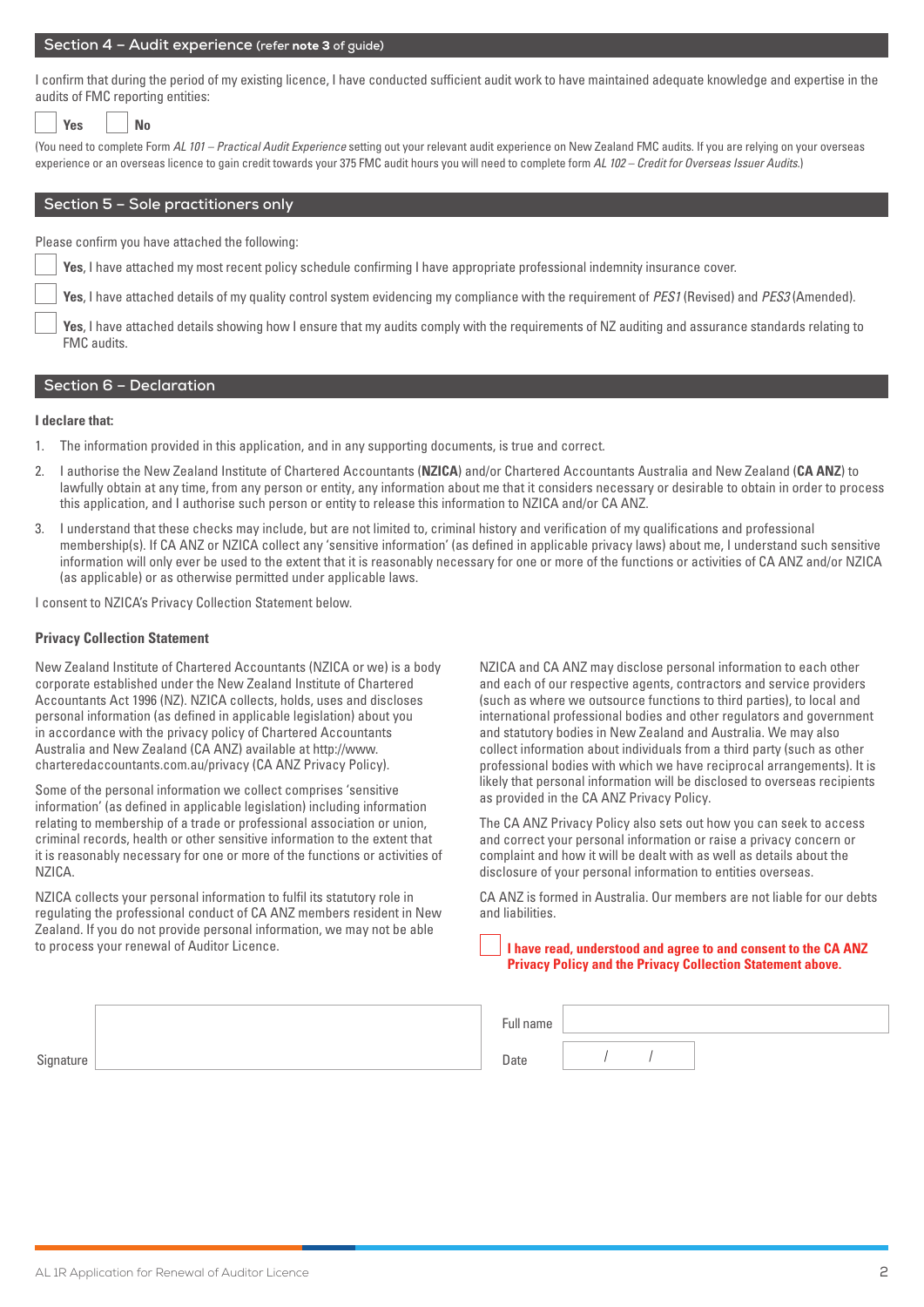#### **ADDITIONAL PROVISIONS FOR EU DATA SUBJECTS**

The following additional provisions apply to you if the (EU) 2016/679 General Data Protection Regulation (**GDPR**) applies to you. GDPR will apply to you if you are or become a resident of the member states of the EU, Norway, Iceland and Liechtenstein (**EU data subjects**).

**Lawful grounds:** Under the GDPR, we are permitted to process your information for the purposes described above, by relying on one or more of the following lawful grounds: (a) you have explicitly agreed that we may process your information for a specific reason; (b) the processing is necessary to perform the agreement we have with you or to take steps to enter into an agreement with you; (c) the processing is necessary for us to comply with our legal obligation; or (d) the processing is necessary for our legitimate interests, which include: (i) to protect our business interests; (ii) to ensure that complaints, including complaints about member conduct, are appropriately investigated; (iii) to evaluate, develop or improve our products and services; or (iv) to keep our members informed of relevant products and services, unless you indicate that you do not wish us to do so. We generally rely on your specific consent to process special categories of personal data (i.e., 'sensitive information'). However, in some cases (for example, relating to an alleged offence), we may need to use some of that information to comply with our legal obligations.

**Withdrawing your consent:** Where you have consented to our processing of your information (including special categories of personal data), you may withdraw your consent at any time. To do so, contact us using the details set out in our Privacy Policy. In some cases we may lawfully continue to process your information even after you withdraw your consent, by relying on the legal bases described above. Other important information such as transferring your personal data outside the European Economic Area information, your specific GDPR rights over your personal data and how and when we retain and destroy your personal data is explained in our Privacy Policy.

#### **Section 7 – Payment details**

| <b>FEES PAYABLE</b>                                                                                                                                                                                                           |             | <b>PAYMENT METHOD</b>                                                                                                      |  |  |
|-------------------------------------------------------------------------------------------------------------------------------------------------------------------------------------------------------------------------------|-------------|----------------------------------------------------------------------------------------------------------------------------|--|--|
| Two separate fees must be paid with this application:                                                                                                                                                                         |             | <b>PAY BY DIRECT CREDIT</b>                                                                                                |  |  |
| (Please refer to the fee breakdown below for further details)                                                                                                                                                                 |             | Electronic Payments can be made to our                                                                                     |  |  |
| 1. NZICA's processing fee (non-refundable)<br>\$<br>1,035                                                                                                                                                                     |             | Westpac account: 03-0566-0222278-003                                                                                       |  |  |
| 2. Registrar of Companies registration fee                                                                                                                                                                                    | \$<br>350   | SWIFT code:<br><b>WPACNZ2W</b> (for overseas transfers)<br>Please include your name and code 'AUDITLIC' in your reference. |  |  |
| <b>Total amount payable</b>                                                                                                                                                                                                   | \$<br>1,385 | PAY BY CHEQUE                                                                                                              |  |  |
| Any variation to the total amount due, please explain below:                                                                                                                                                                  |             | Cheques should be made payable to:<br><b>New Zealand Institute of Chartered Accountants</b>                                |  |  |
|                                                                                                                                                                                                                               |             | <b>PAY BY CREDIT CARD</b><br><b>Diners</b><br>Mastercard<br>Visa<br>Amex<br>Card no.                                       |  |  |
| FEES: (All fees quoted in NZ\$ and includes GST)                                                                                                                                                                              |             | Expiry date                                                                                                                |  |  |
| 1. NZICA's processing fee $-$ \$1,035<br>This fee is for considering your application. This fee is non-<br>refundable.                                                                                                        |             | Cardholder<br>name                                                                                                         |  |  |
| 2. Registrar of Companies registration fee - \$350<br>This fee is set by the Auditor Regulations 2012, collected by<br>NZICA, and passed on to the Registrar. This fee is refundable if<br>we don't issue you with a licence. |             | Cardholder<br>signature                                                                                                    |  |  |
|                                                                                                                                                                                                                               |             |                                                                                                                            |  |  |
| Section 8 - Checklist                                                                                                                                                                                                         |             |                                                                                                                            |  |  |

- **1.** Completed **all** sections, and **signed** the declaration **Yes**
- **2.** Completed payment details/attached cheque (if applicable) **Yes**

| <b>Attached the following: (if applicable)</b>                               |     |
|------------------------------------------------------------------------------|-----|
| 3. Form AL 100 – Fit and Proper Person                                       | Yes |
| 4. Form AL 101 - Practical Audit Experience                                  | Yes |
| 5. Professional indemnity insurance information<br>(Sole practitioners only) | Ves |
| 6. IES 8 Learning Plan and Self-Assessment<br>(refer note 4 of quide)        |     |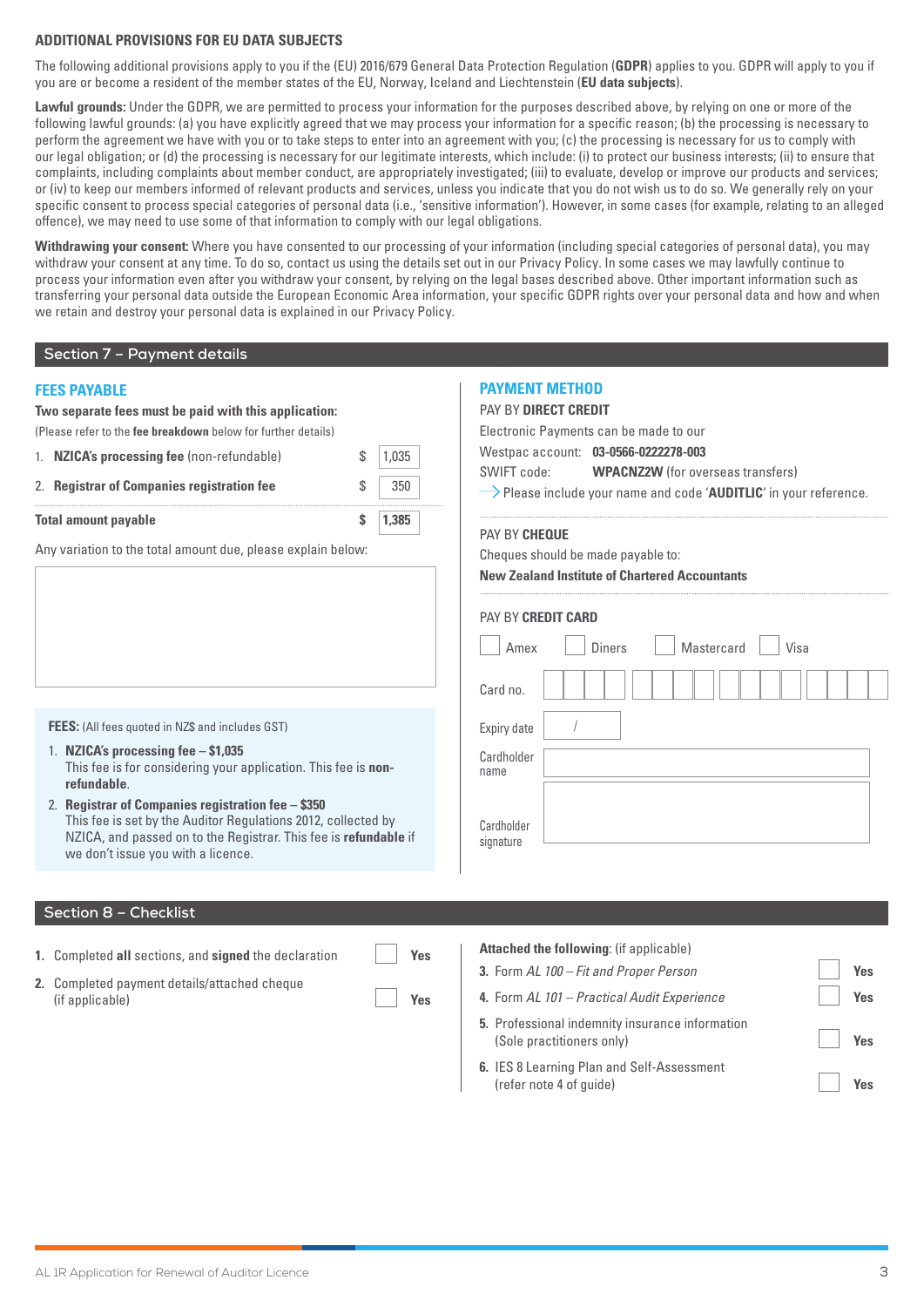### **HOW TO APPLY FOR A LICENCE**

You must complete the NZICA application form and forward all the relevant information, including fees, to NZICA for consideration to:

*email* **regulation.nzica@charteredaccountantsanz.com**

#### **OR**

post

**NZ Regulation Chartered Accountants ANZ PO Box 11342 Wellington 6142**

#### **ANY QUESTIONS**

If you have any questions you can contact the NZ Regulation team at:

*email* **regulation.nzica@charteredaccountantsanz.com**

*phone* Customer Support on **0800 469 422**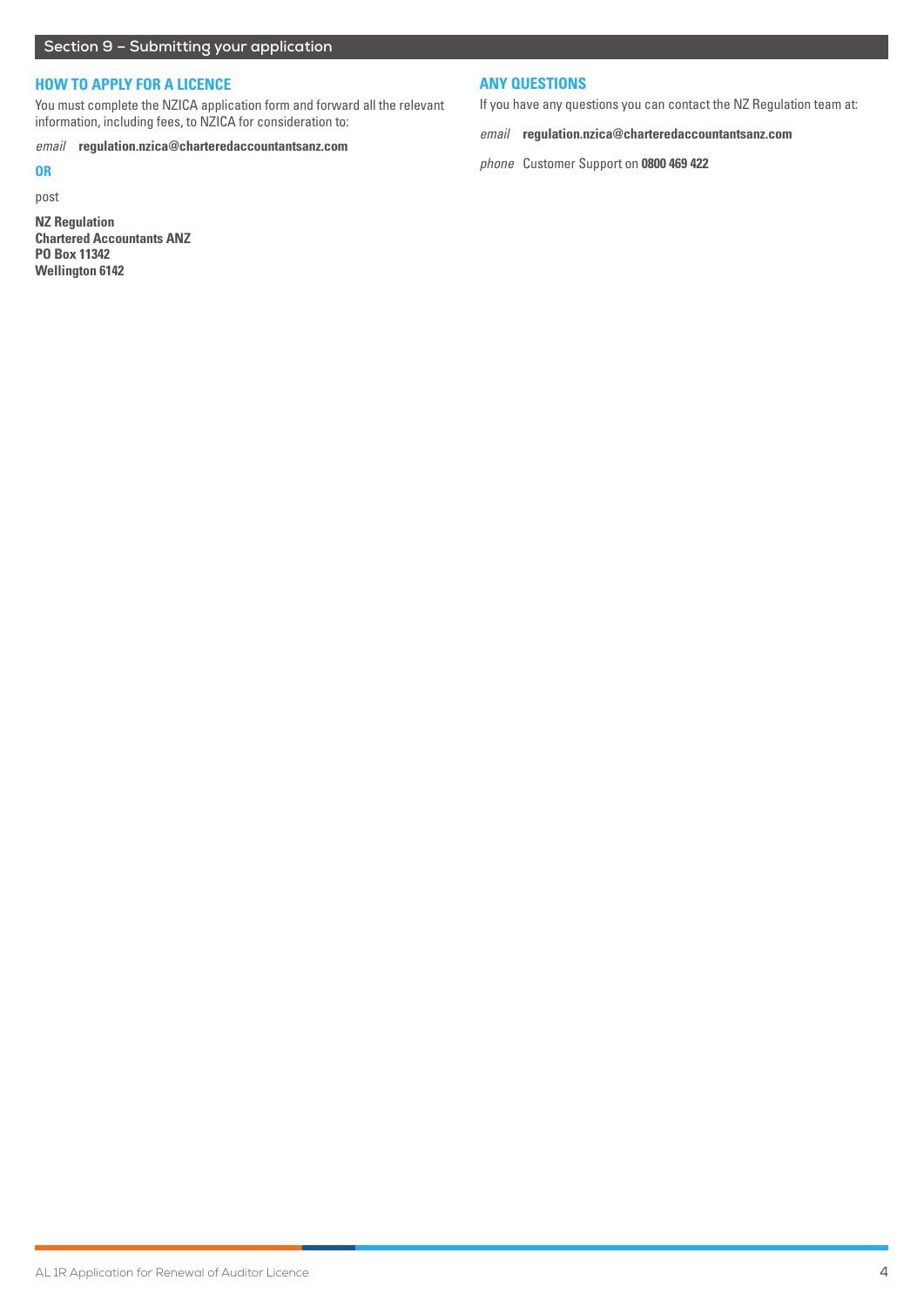# **AL 1R** Application for Renewal of Auditor Licence

# **DO I NEED TO OBTAIN A LICENCE?**

You will need a licence if you are either the engagement partner or the engagement quality control reviewer of an FMC audit.

#### **DEFINITIONS**

**AUDIT WORK** includes most work related to a specific engagement which commonly forms part of an audit engagement. This would include work related to accepting an engagement, audit testing, preparation of an opinion, researching/advising on technical issues arising in connection with an audit and engagement quality reviews. Time spent working within a firm's technical or quality division may be counted towards the hours requirements provided that it can be demonstrated that the hours concerned relate to FMC audits (or similar). It would not include training or administrative activities related to managing the firm's audit business.

### **FMC AUDITS (formerly issuer audit)**

a) Means the audit of

- i) The financial statements or group financial statements of an FMC reporting entity that are prepared under the Financial Markets Conduct Act 2013; or
- ii) The financial statements of a scheme or a fund prepared under section 461A of the Financial Markets Conduct Act 2013; or
- iii) The financial statements referred to in section 461B of the Financial Markets Conduct Act 2013; and
- b) Includes any audit or review required to be carried out under the regulations made, or exemptions granted, under the Financial Markets Conduct Act 2013 or the Securities Act 1978 by a qualified auditor (within the meaning of either of those Acts); and
- c) Includes any audit of the financial statements or group financial statements prepared under the Financial Reporting Act 1993 in accordance with section 55 of the Financial Reporting Act 2013; and
- d) Includes any issuer audit (as defined in this Act before the commencement of this paragraph); but
- e) Does not include any audit carried out under the Public Audit Act 2001 (whether the Auditor-General or any other person is acting as the auditor).

It only includes New Zealand issuers and does not include overseas issuers who may issue securities.

It is important to note that Section 55 of the Financial Reporting Act 2013 include transitional provisions (for a period of 5 years from December 2013) that capture issuers defined under the Financial Reporting Act 1993 (refer to section 6 of the Auditor Regulation Act 2011).

#### **FMC REPORTING ENTITY (formerly issuer)**

- 1) Has the same meaning as in section 6(1) of the Financial Markets Conduct Act 2013 which is
	- a) Every person who is an issuer of a regulated product (but see section 452);
	- b) Every person who holds a licence under Part 6 (other than an independent trustee of a restricted scheme);
	- c) Every licensed supervisor;
	- d) Every listed issuer (but see section 351(1)(ab));
	- e) Every operator of a licensed market (other than a market licensed under section 317 (overseas-regulated markets));
	- f) Every recipient of money from a conduit issuer (see section 453);
	- g) Every registered bank;
	- h) Every licensed insurer;
	- i) Every credit union;
	- i) Every building society:
	- k) Every person that is an FMC reporting entity under clause 27A of Schedule 1.
- 2) Includes a person to which section 55 of the Financial Reporting Act 2013 applies; and
- 3) Includes any issuer (as defined in the Financial Reporting (Amendments to other Enactments) Act 2013 before the commencement of this paragraph)

**SIMILAR AUDIT ENGAGEMENT** means an audit or review of the financial statements of an entity:

- Which is of a comparable level of complexity to an FMC audit; and
- Which is of a type of audit engagement that could satisfy the definition of FMC audits in the Act if the entity was an FMC reporting entity; and
- Where the entity:
	- − Prepares full New Zealand IFRS accounts; or
	- − Is a large company which prepares accounts under the reduced disclosure regime; or
	- Is an overseas company which prepares accounts under full IFRS or an acceptable local equivalent (without any concessions in respect of measurement or disclosure); or
	- − Is an overseas company which prepares accounts under a reduced disclosure regime approved by FMA and meets any threshold requirements FMA sets for companies relying on that reduced disclosure regime, or
- Where the entity is an overseas issuer.

**OVERSEAS ISSUER** means a company which is incorporated in an approved overseas jurisdiction; has issued securities to the public in its place of incorporation pursuant to a regulated offer of securities; is subject to financial reporting requirements in its place of incorporation which are comparable to those required of an FMC reporting entity under the Financial Reporting Act 2013; and is not an FMC reporting entity for the purposes of the Financial Reporting Act 2013.